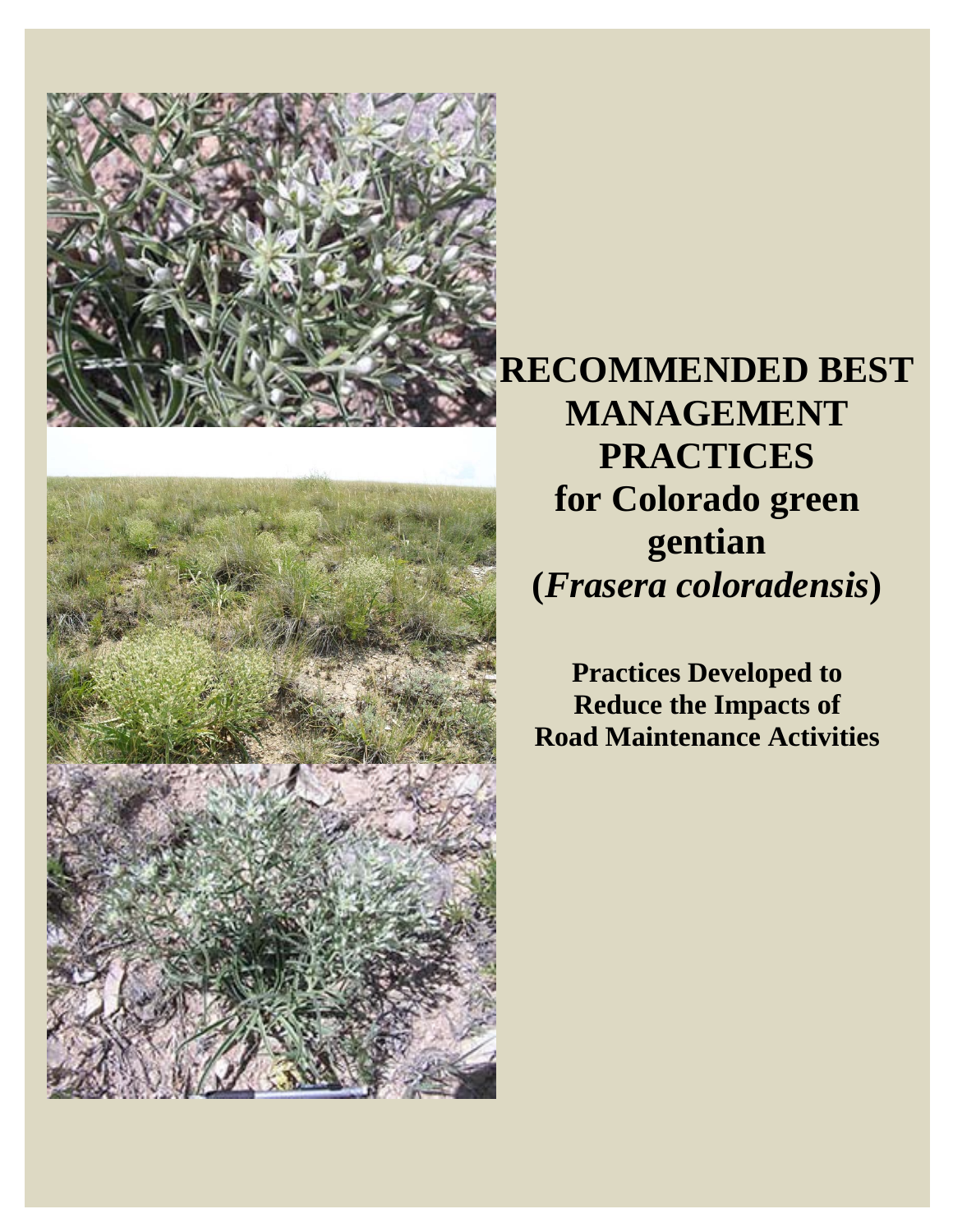*CNHP's mission is to preserve the natural diversity of life by contributing the essential scientific foundation that leads to lasting conservation of Colorado's biological wealth.*

#### **Colorado Natural Heritage Program**

Warner College of Natural Resources Colorado State University 1475 Campus Delivery Fort Collins, CO 80523 (970) 491‐7331 

Report Prepared for: Colorado Department of Transportation and the Colorado Natural Areas Program

Recommended Citation: 

Panjabi, S.S. and G. Smith, 2014. Recommended best management practices for Colorado green gentian (*Frasera coloradensis*): practices developed to reduce the impacts of road maintenance activities to plants of concern. Colorado Natural Heritage Program, Colorado State University, Fort Collins, Colorado.

> Front Cover: *Frasera coloradensis* plants and habitat, from top to bottom, © Jill Handwerk, Steve Olson, Jill Handwerk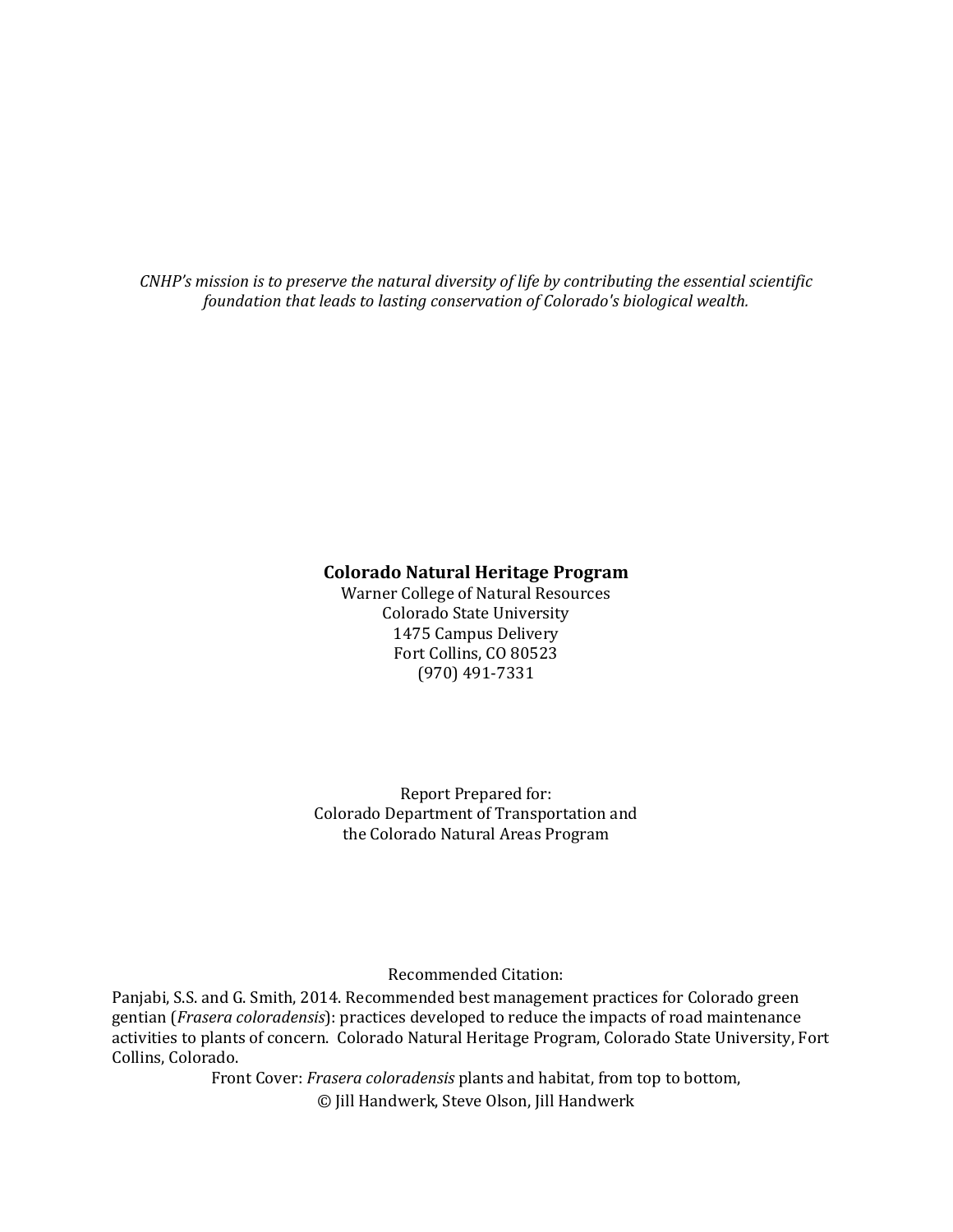## **RECOMMENDED BEST MANAGEMENT PRACTICES for Colorado green gentian (***Frasera coloradensis***)**

## **Practices Developed to Reduce the Impacts of Road Maintenance Activities to Plants of Concern**

Susan Panjabi and Gabrielle Smith

Colorado Natural Heritage Program Warner College of Natural Resources

> Colorado State University Fort Collins, Colorado 80523



May 2014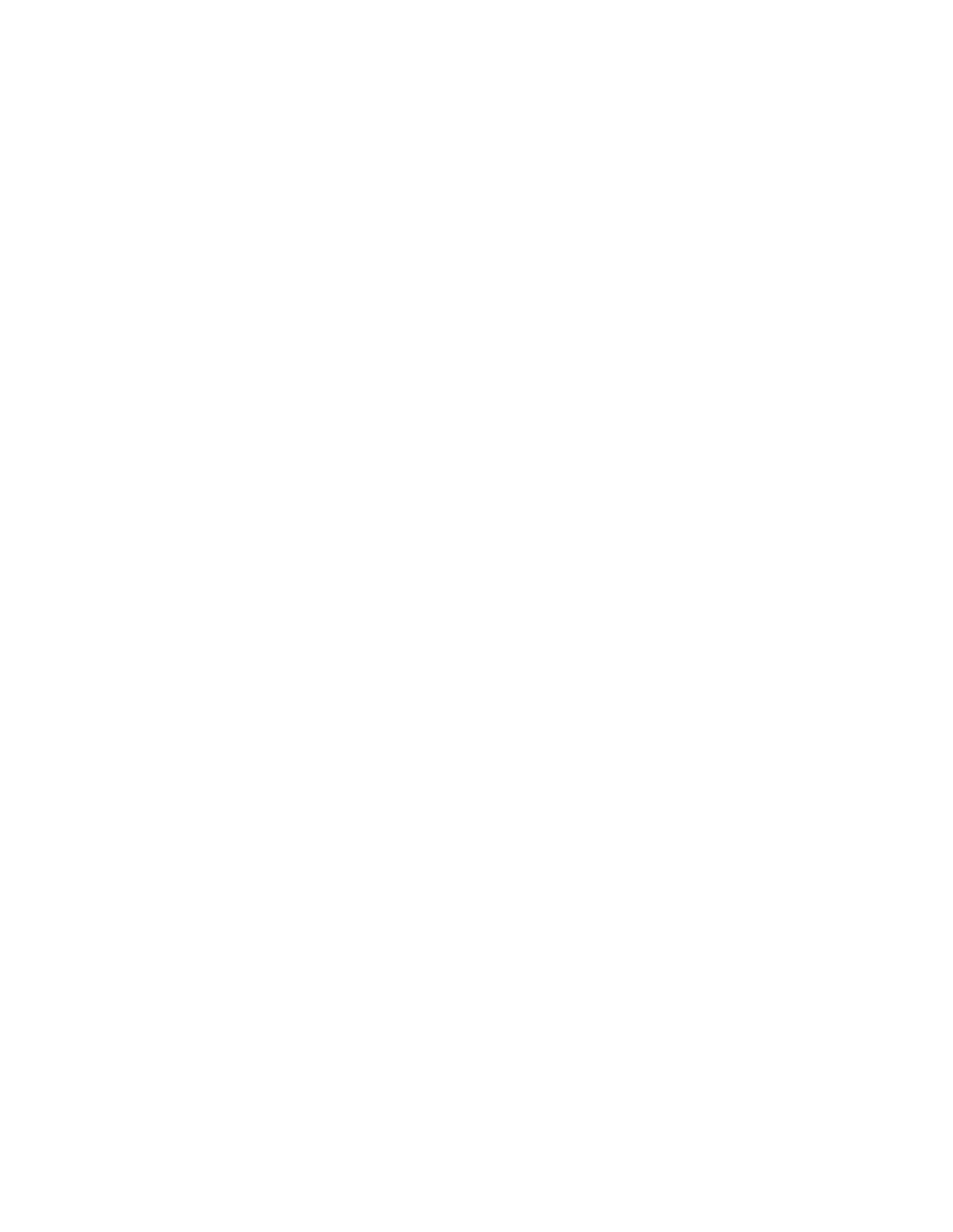## **ACKNOWLEDGEMENTS**

Funding for this important project was provided by the Colorado Department of Transportation (CDOT) and the Colorado Natural Areas Program (CNAP).

We appreciate the input of numerous individuals during the preparation of this document, especially Sarah Triplett, Steve Olson, Don Hazlett, Dina Clark, Dan Fosha, Brian Elliott, Jill Handwerk, and Bernadette Kuhn.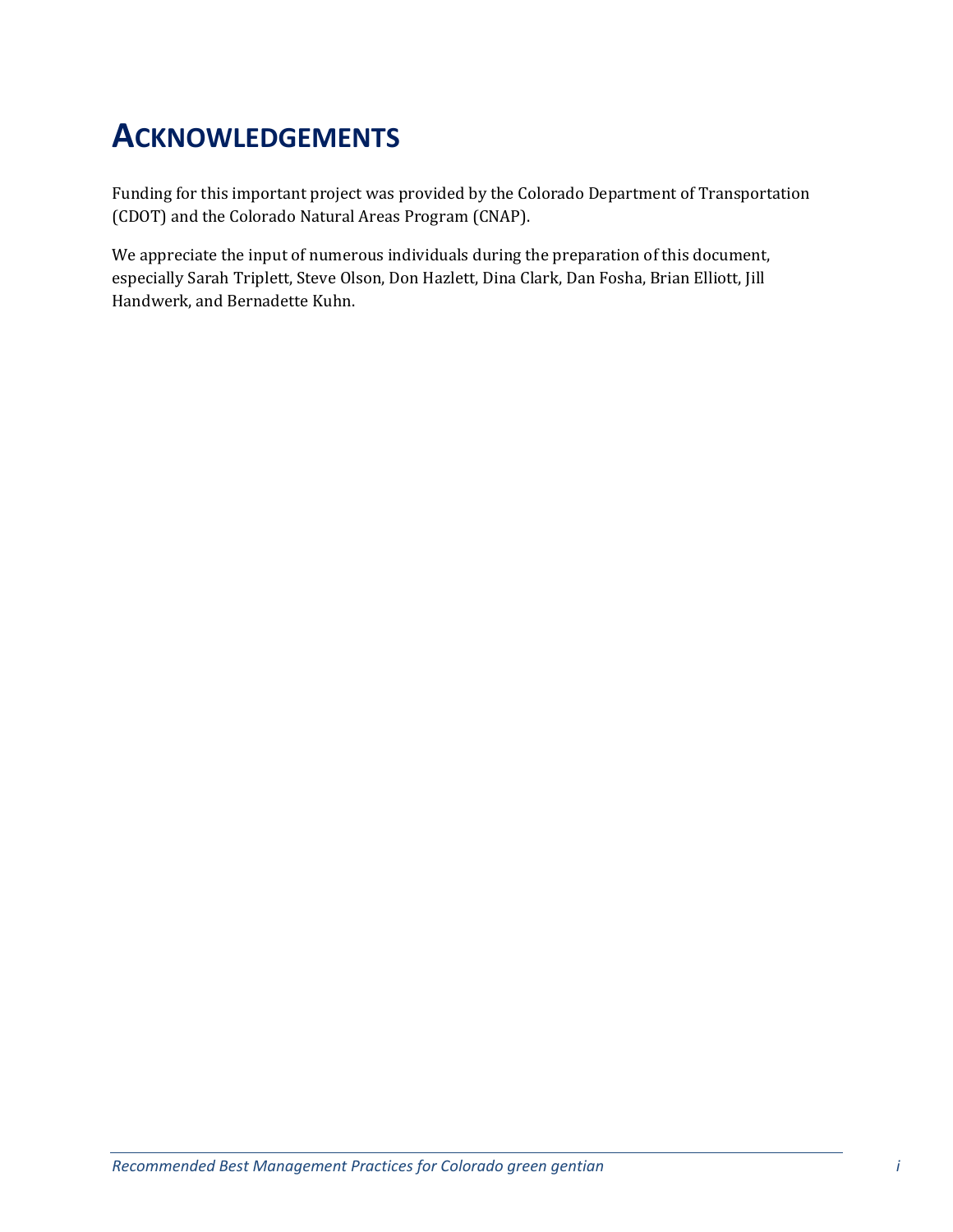# **TABLE OF CONTENTS**

| Noxious Weed Management in Habitat for Colorado Green Gentian (Frasera coloradensis)  3 |
|-----------------------------------------------------------------------------------------|
|                                                                                         |
|                                                                                         |
|                                                                                         |
|                                                                                         |
|                                                                                         |
|                                                                                         |
|                                                                                         |
|                                                                                         |
|                                                                                         |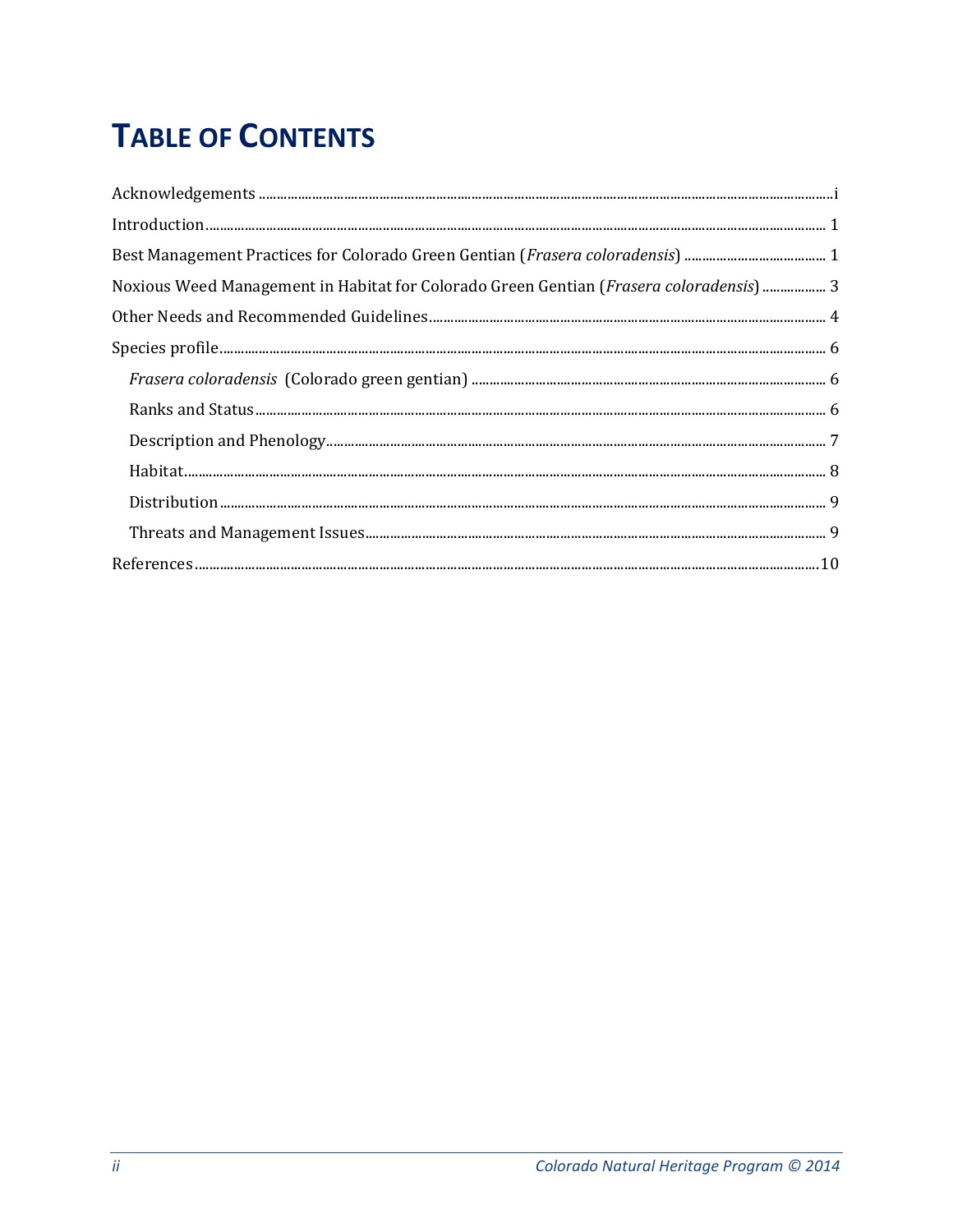## **INTRODUCTION**

Colorado green gentian (*Frasera coloradensis*) is a small plant in the Gentianaceae (Gentian Family) that is known only from the southeastern Colorado in Baca, Bent, Prowers, and Las Animas counties, and is considered to be imperiled at a global and state level (G2G3/S2S3; Colorado Natural Heritage Program 2014). One of the biggest conservation issues for this imperiled plant species is the lack of awareness of its existence and status. Avoiding or minimizing impacts to this species during road maintenance activities will effectively help to conserve its habitat and is unlikely to confer substantial impacts on road maintenance goals and projects. The Best Management Practices (BMPs) included in this document are intended to help increase the awareness of this species for anyone involved in road maintenance activities.

The desired outcome of these recommended BMPs is to significantly reduce the impacts of road maintenance activities to the Colorado green gentian on federal, state, and private land. The BMPs listed here are intended to be iterative, and to evolve over time as additional information about the Colorado green gentian becomes available, or as road maintenance technologies develop.

The intent of these BMPs is to inform people working along roadside areas regarding the importance of Colorado green gentian, one of Colorado's botanical treasures, and to outline some of the ways in which this species can coexist with road maintenance activities. The implementation of these recommendations will help to assure that maintenance activities proceed without unintended harm to the Colorado green gentian.

# **BEST MANAGEMENT PRACTICES FOR COLORADO GREEN GENTIAN (***FRASERA COLORADENSIS***)**

- 1. Gather mapped location information for Colorado green gentian along roadsides (within 50) meters/54 yards of all roads: CDOT, County, USFS, BLM, and municipalities) consulting with the Colorado Natural Heritage Program (CNHP) at Colorado State University, local herbaria, and other known sources of rare plant location data. In 2014 this step was conducted by the Colorado Natural Heritage Program as part of a pilot project to conserve roadside populations of globally imperiled plants (Panjabi and Smith 2014).
- 2. Work with the Colorado Natural Heritage Program to create **Special Management Areas** based on the distribution of Colorado green gentian within 50 meters/54 yards of roads and a recommended avoidance buffer of 200 meters/218 yards. The 200 meter/218 yard buffer reduces dust transport, weed invasion, herbicide damage, magnesium chloride damage, and other unintended impacts, such as alteration of hydrological setting. It also reduces impact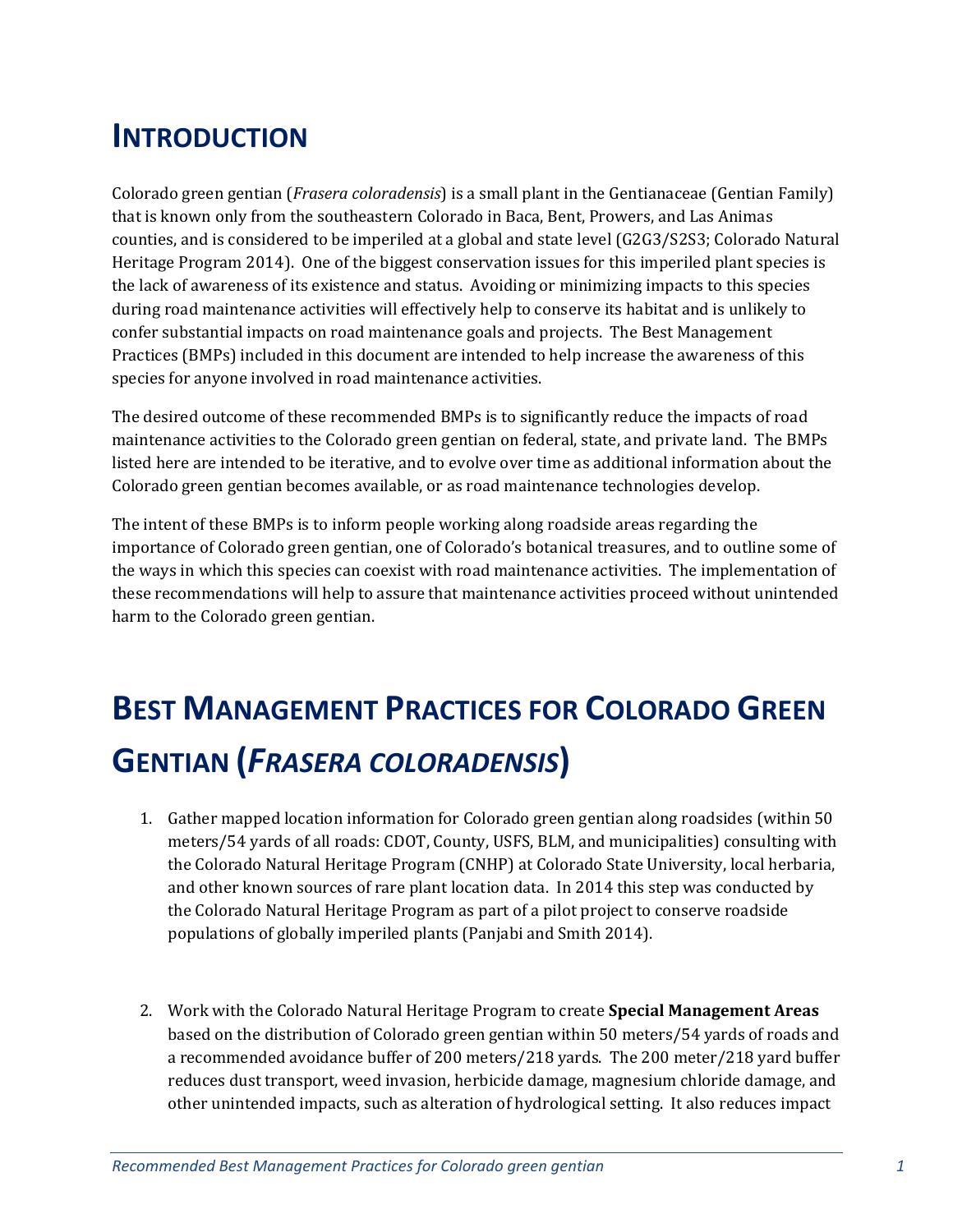to pollinators and their habitat. **Special Management Areas** (maps and data tables) are presented in Appendix One if a data sharing agreement has been signed with the Colorado Natural Heritage Program.

- 3. Prior to road maintenance work, the field supervisor (CDOT) or land manager (County, BLM, etc.) should provide maps to road crews showing all known Special Management Areas for the plants (as hard-copy and GIS files, and including the UTMs indicating the extent of the Special Management Areas along roads). The maps and other data should be "species blind"; they should *not* indicate what species are found within the Special Management Areas (Colorado green gentian as well as other rare taxa). The maps should be updated as new plant locations are found.
- 4. Within the Special Management Areas the roadsides should not be seeded, sprayed, or mowed to avoid disturbance to soils, plants, and habitat. This includes all brush control, fire control, and weed control. Dust abatement applications, if necessary, should be comprised of water only, with use of magnesium chloride to the minimum extent necessary.
- 5. If mowing is necessary, for example for safety reasons, avoid mowing from May 1-August 31. Mowing with a 12 inch/0.3 meter or higher cut could take place in the Special Management Areas before May 1 (or after August  $31$ ) as long as the mowers do not drive over/park on top of the plants.
- 6. If grading is necessary, following rain or other events that wash out roads, avoid burying the rare plants.
- 7. Snow and ice control measures present some concerns for the Special Management Areas, though public safety is a priority. When possible, plowing, deicer and sand applications, rock slide removal, snow fence maintenance and construction activities should consider the locations of the Special Management Areas. For example, sand applications could cover plants when the snow melts and should be avoided if possible.
- 8. Locating signs away from Special Management Areas would benefit the Colorado green gentian. If guardrails need to be installed/repaired, minimize impacts to the gentian to the greatest extent possible.
- 9. *Ex-situ* techniques such as transplanting are not recommended under any circumstances.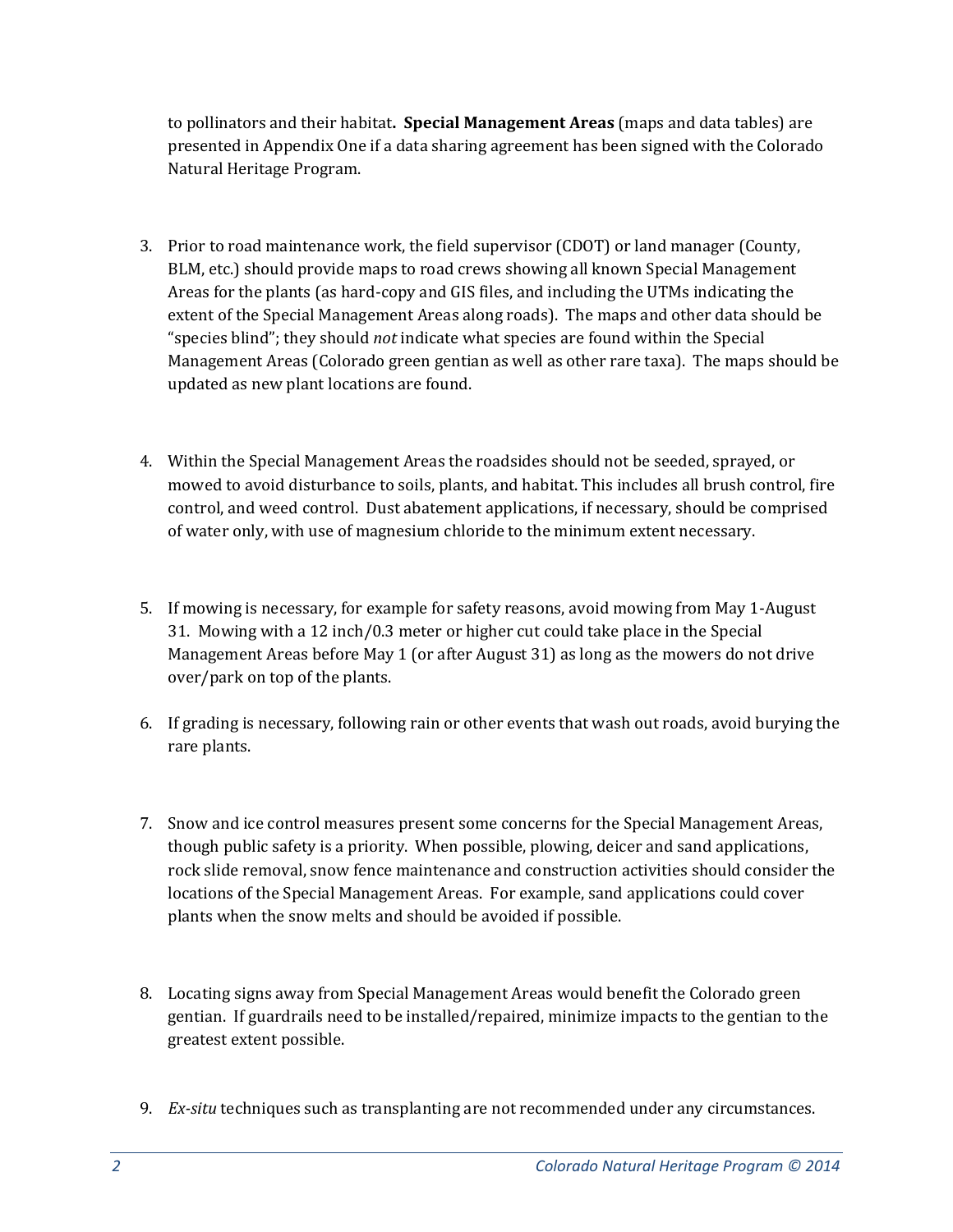- 10. Develop monitoring plans for the roadside locations of Colorado green gentian, with goals to detect any decrease in the population size or condition, and/or needs for restoration efforts and/or noxious weed management.
- 11. Minimize impacts to habitat for Colorado green gentian through appropriate and creative project planning. Some examples of appropriate and creative project planning include:
- Wash vehicles and other equipment to reduce the spread of noxious weeds from other areas.
- Assure that straw and hay bales used for erosion control are certified free of noxious weeds.
- Contact the Colorado Natural Heritage Program at Colorado State University when planning ground breaking activities at or near (within 200 meters/218 yards) Colorado green gentian sites.

# **NOXIOUS WEED MANAGEMENT IN HABITAT FOR COLORADO GREEN GENTIAN (***FRASERA COLORADENSIS***)**

- 1. Document, map, monitor and control all infestations of noxious weeds (Colorado Noxious Weed Act 2003) and other non-native invasive plant species in the Special Management Area for Colorado green gentian. The Colorado Noxious Weed List can be found online at: http://www.colorado.gov/cs/Satellite/Agriculture-Main/CDAG/1174084048733
- 2. Monitor Special Management Areas for new weed infestations. Noxious weeds in close proximity (within  $400-800$  meters/437-875 yards) to the plants of concern should be the highest priority for control. Ensure that the rare plants are protected from any damage resulting from weed control efforts.
- 3. Control noxious weeds using integrated techniques. Limit chemical control in areas within 200 meters/218 yards of rare plant species to avoid damage to non-target species. Mechanical or chemical control in and near rare plant habitat should only be implemented by personnel familiar with the rare plants.
- 4. Herbicide application should be kept at least 200 meters/218 yards from known plant populations, except in instances where weed populations threaten habitat integrity or plant populations. Great care should be used to avoid pesticide drift in those cases.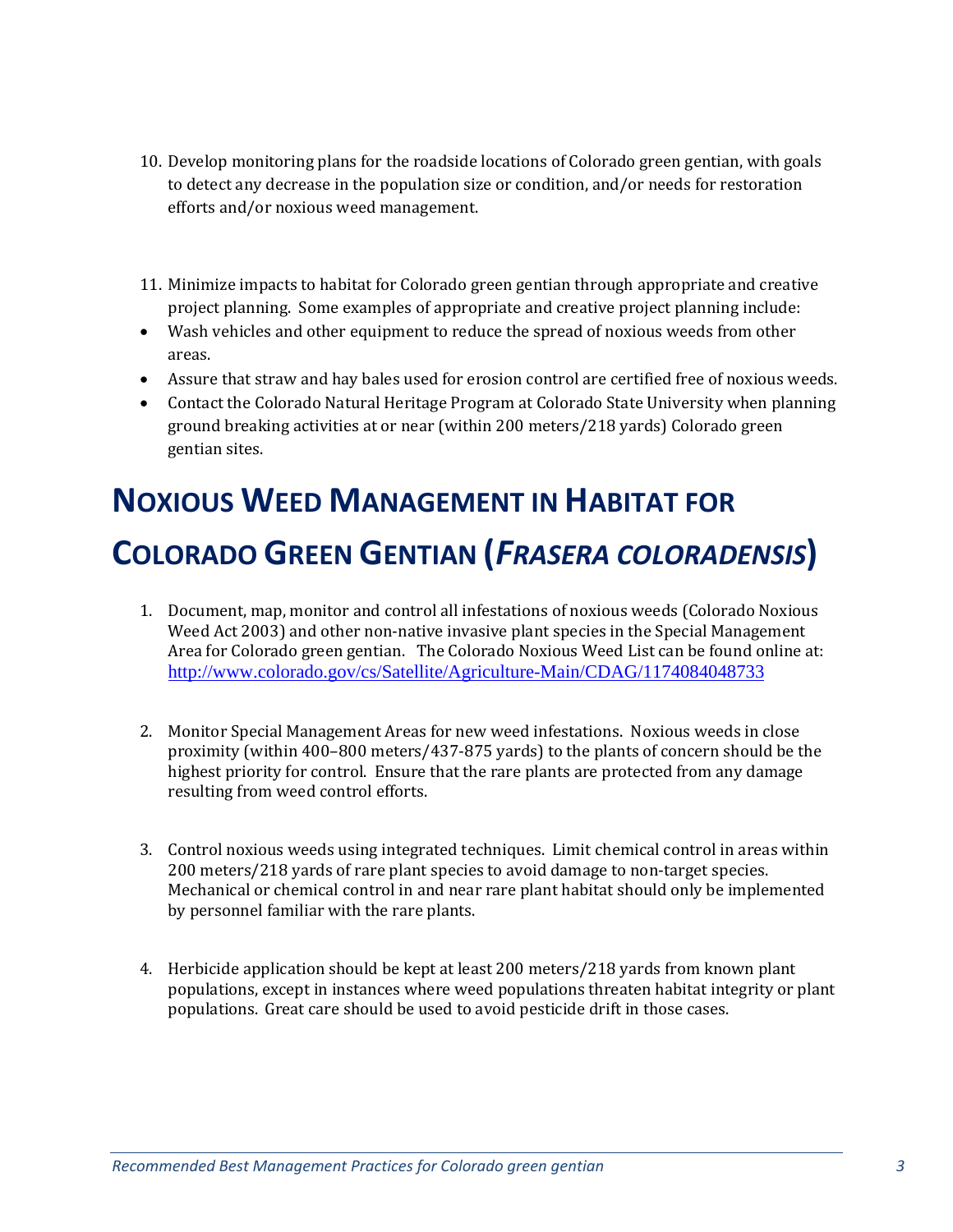## **OTHER NEEDS AND RECOMMENDED GUIDELINES**

Further inventory, monitoring, research, and conservation planning is recommended for the Colorado green gentian to assist with future development and implementation of these Best Management Practices (BMPs), as well as our basic understanding of this rare species. As we work to manage for the long-term viability of the Colorado green gentian it will be important to conduct botanical surveys (inventories) and map new locations to improve our understanding about how roadside locations contribute to full species distribution. Inventory work may also help to identify sites that could be suitable for conservation efforts. Monitoring roadside locations is important to determine if the BMPs are working, and clarify the conservation status of the species. Research into pollination ecology, recommended setbacks, and phenology is also suggested. As these research efforts are undertaken, the following recommendations can help assure high quality results that will be most useful in conservation planning activities.

- 1. Botanical field surveys should be conducted by qualified individual(s) with botanical expertise, according to commonly accepted survey protocols, and using suitable GPS equipment. The Colorado Natural Heritage Program (CNHP) at Colorado State University can provide references, field forms, etc. Surveys should be repeated at least once every 10 years. Prioritize surveys on preferred geologic substrates within species range.
- 2. Botanical field surveys should be conducted during June and July when the Colorado green gentian can be detected and accurately identified. In some cases multi-year surveys may be necessary, e.g., if drought conditions occur during the survey window.
- 3. If Colorado green gentian (or other species of concern) are found within the survey area, the botanist should endeavor to determine the complete extent of the occurrence and the approximate number of individuals within the occurrence. Ideally occurrences should be delineated by GPS and the results imported to GIS for inclusion on updated project maps.
- 4. Field survey results should be reported to CNHP, and to appropriate land managers. A photograph or voucher specimen (if sufficient individuals are present) should be taken. Vouchers should be deposited in one of Colorado's major herbaria (e.g., University of Colorado, Colorado State University, Denver Botanic Gardens). Negative results of surveys should also be reported to CNHP.
- 5. Perform frequent and timely inspections of development sites and plants of concern occurrences to ensure that BMPs are being followed, and to identify areas of potential conflict. Inspections of plant occurrences should be performed by a botanist or other qualified personnel.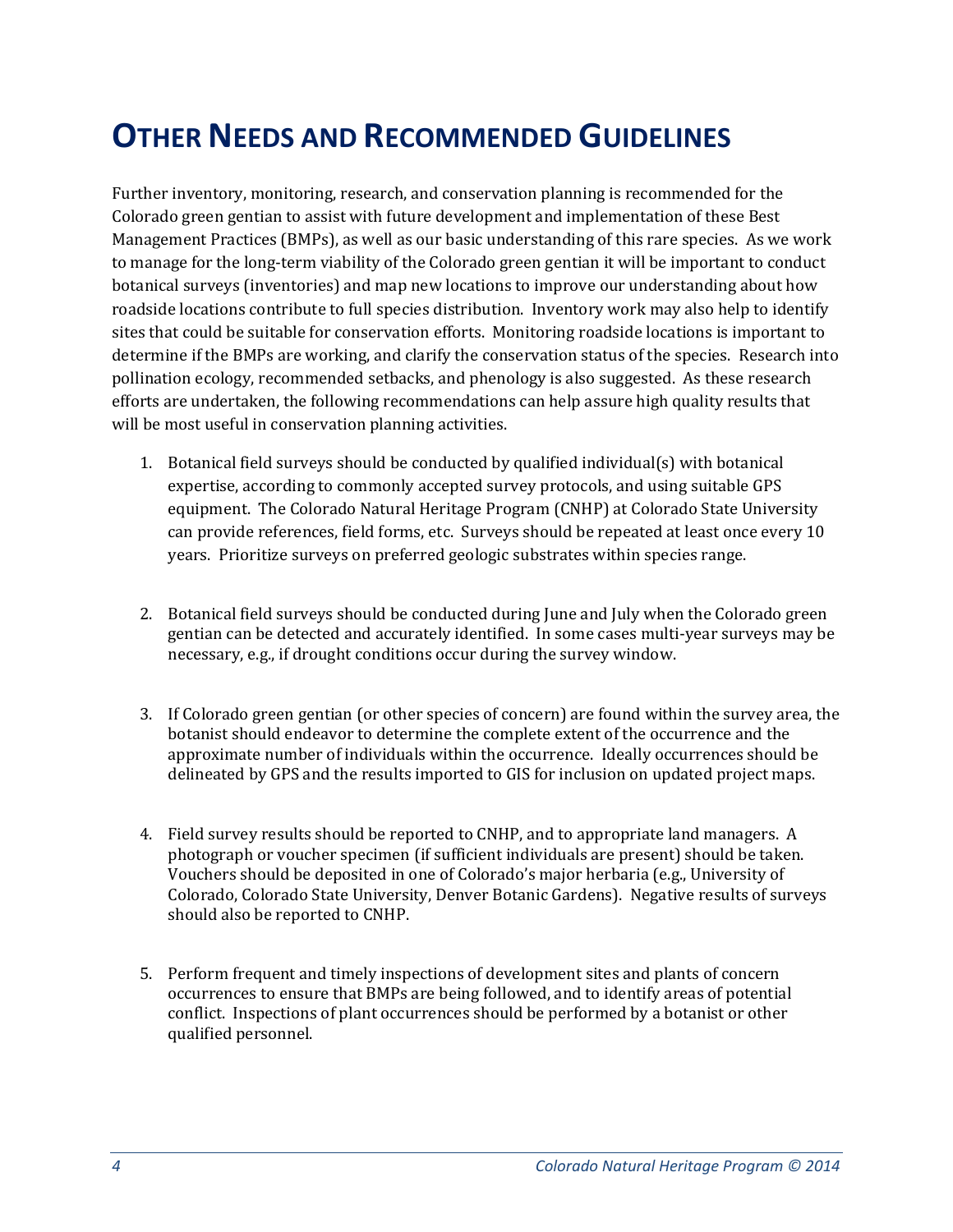- 6. Monitoring is more likely to succeed if properly planned. Collection of baseline data, prior to any impact, is vital. Although land management agencies may have specific monitoring guidelines, an excellent reference for developing and implementing a monitoring plan is Elzinga et al. (1997).
- 7. Monitor impacts on plants of concern from road maintenance or other activities in the area. If impacts are noted, change management to address the cause of impacts.
- 8. Develop and implement monitoring plans for noxious weeds. Plans should be designed to detect new infestations and document the extent and spread of existing weeds.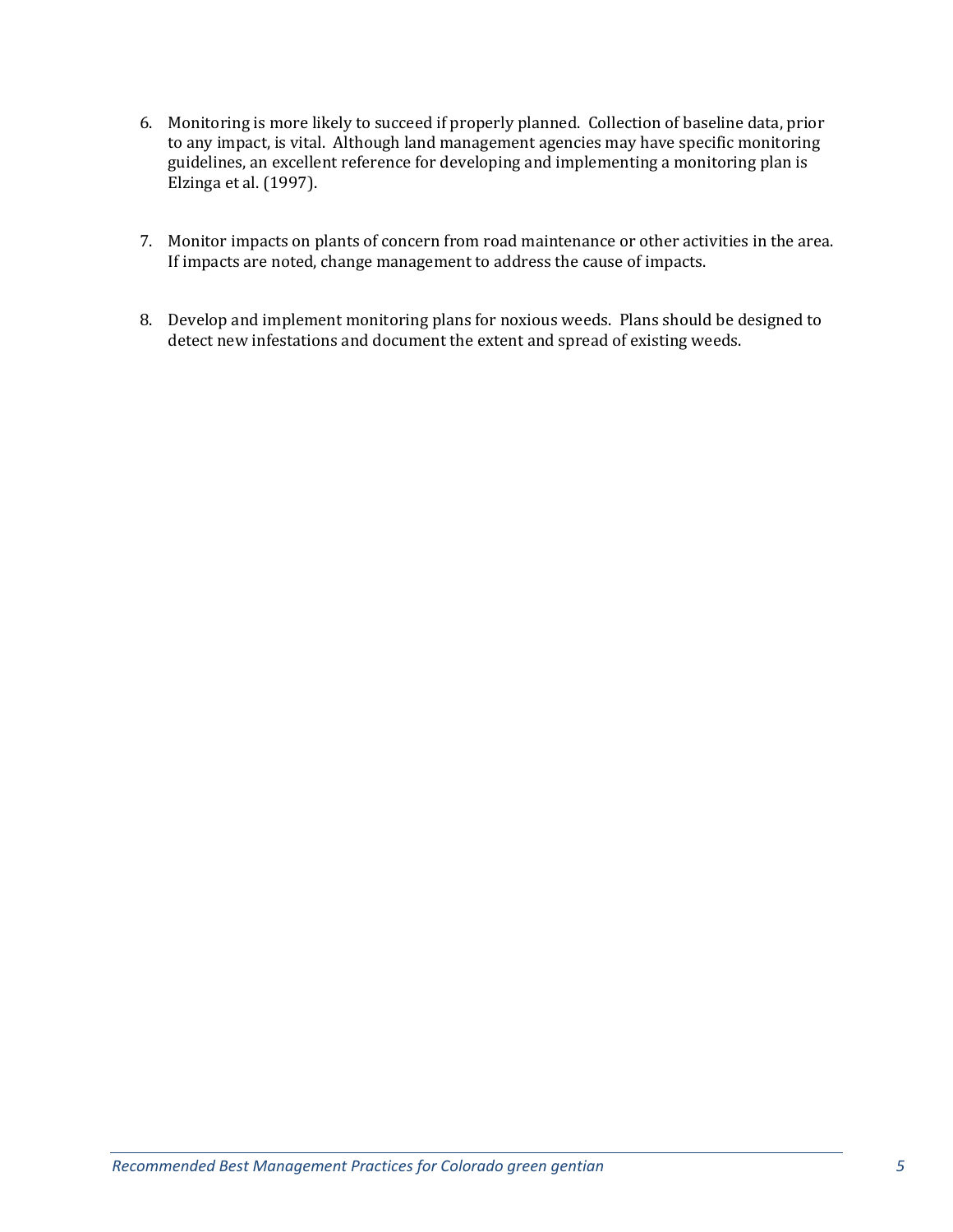## **SPECIES PROFILE**

## *Frasera coloradensis* **(Colorado green gentian)**

Gentianaceae (gentian family)



Close up of *Frasera coloradensis* by Jill Handwerk



Close up of *Frasera coloradensis* by Jill Handwerk

### **Ranks and Status**

**Global rank**: G2G3 **State rank**: S2S3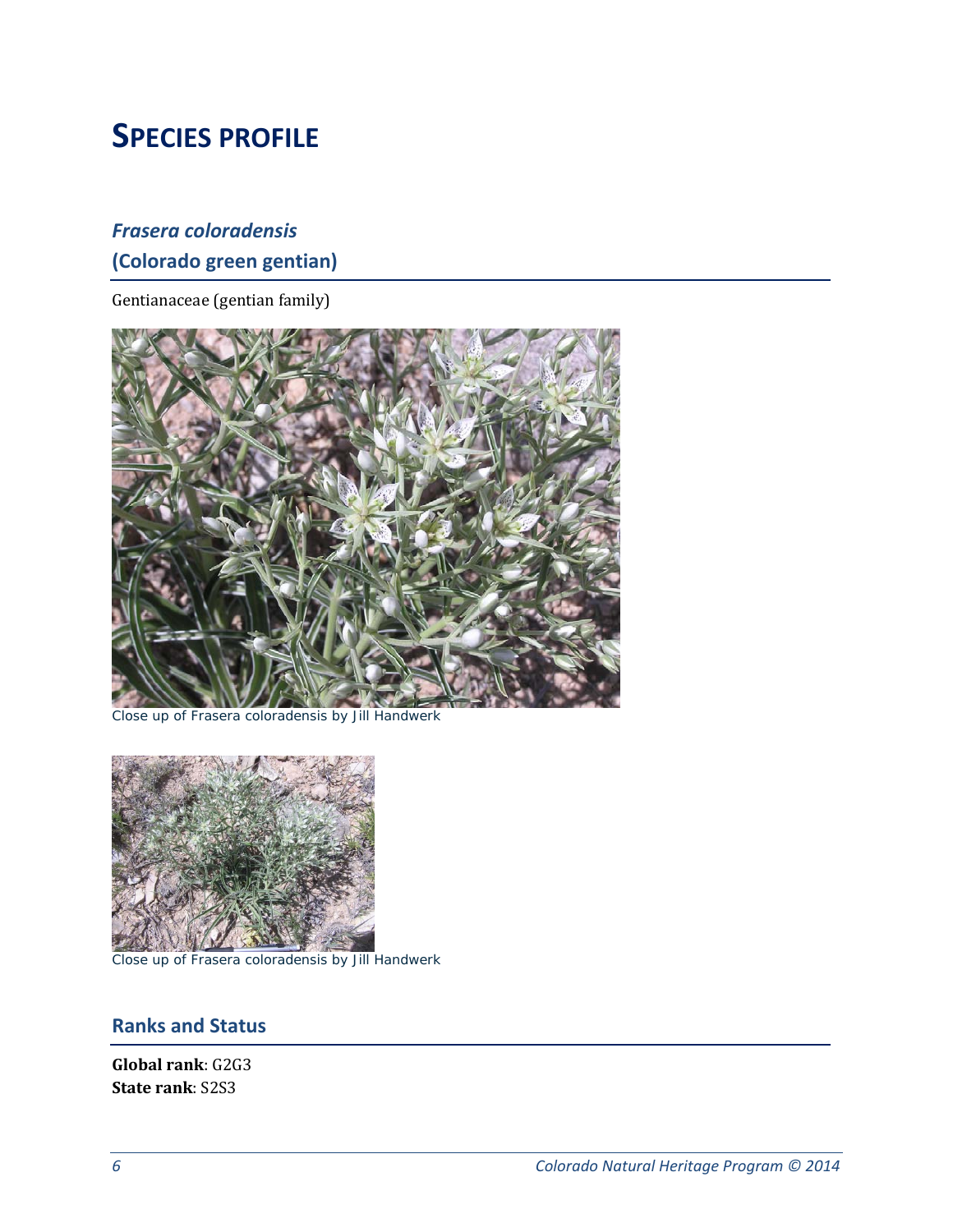**Federal protection status**: None **State protection status**: None 

### **Description and Phenology**



#### *Frasera coloradensis* by Patricia Whalen

**General description**: A small (10-20 cm/4-8 inch) and variously branched perennial. Leaves are thick, long and narrow, with white margins, glabrous or minutely pubescent. Plants appear as rosettes before flowers are produced. Flowering structures are typically much branched panicles, with greenish-white flowers. Calyx is deeply 4-parted, with petals 8-10 mm/0.3-0.4 inches long. A small greenish gland occurs near the base of each petal, and small purplish dots appear on the upper surface of the petals (Naumann 1991, Spackman et al. 1997).

Look Alikes: It is quite distinctive and is unlikely to be confused with other taxa. (Naumann 1991) However, leaves look superficially like the young leaves of *Yucca glauca*, but on close inspection, Yucca leaves are thicker and more fibrous, with fibers peeling off at the margins.

**Phenology**: Flowers in mid-June to mid-July. Produces fruits in July after flowering.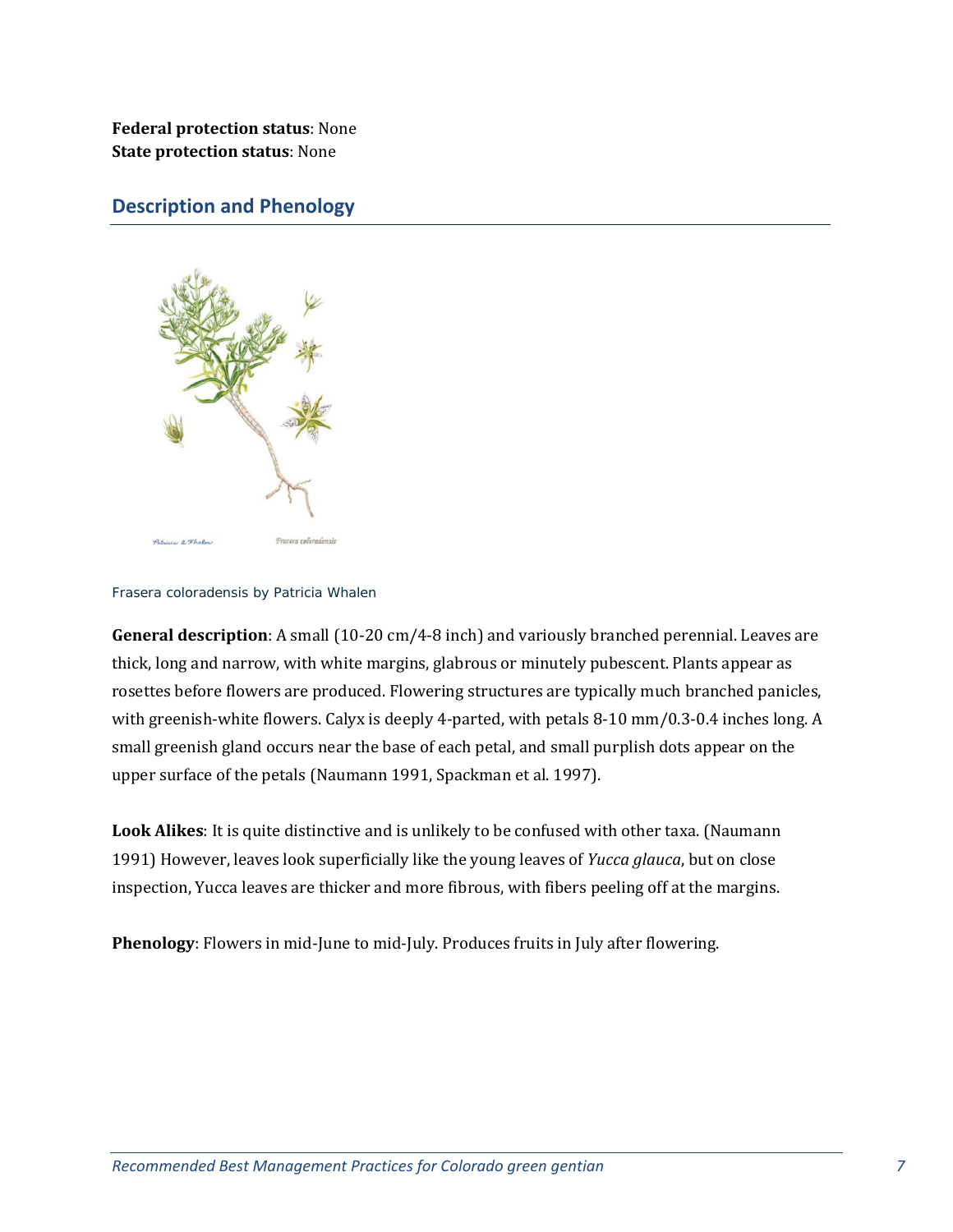### **Habitat**



Habitat of *Frasera coloradensis* by Jill Handwerk



Habitat of *Frasera coloradensis* by Jill Handwerk



Habitat of *Frasera coloradensis* by Steve Olson

Low sandy/sandstone breaks in grasslands, northerly aspects in between rocks or just below them; shallow slopes. Associated with surface outcrops or shallow-to-bedrock occurrences of Cretaceous rock formations, including Greenhorn limestone, Graneros shale and Dakota sandstone. Plant community generally shortgrass prairie, mixed prairie breaks, or open pinyon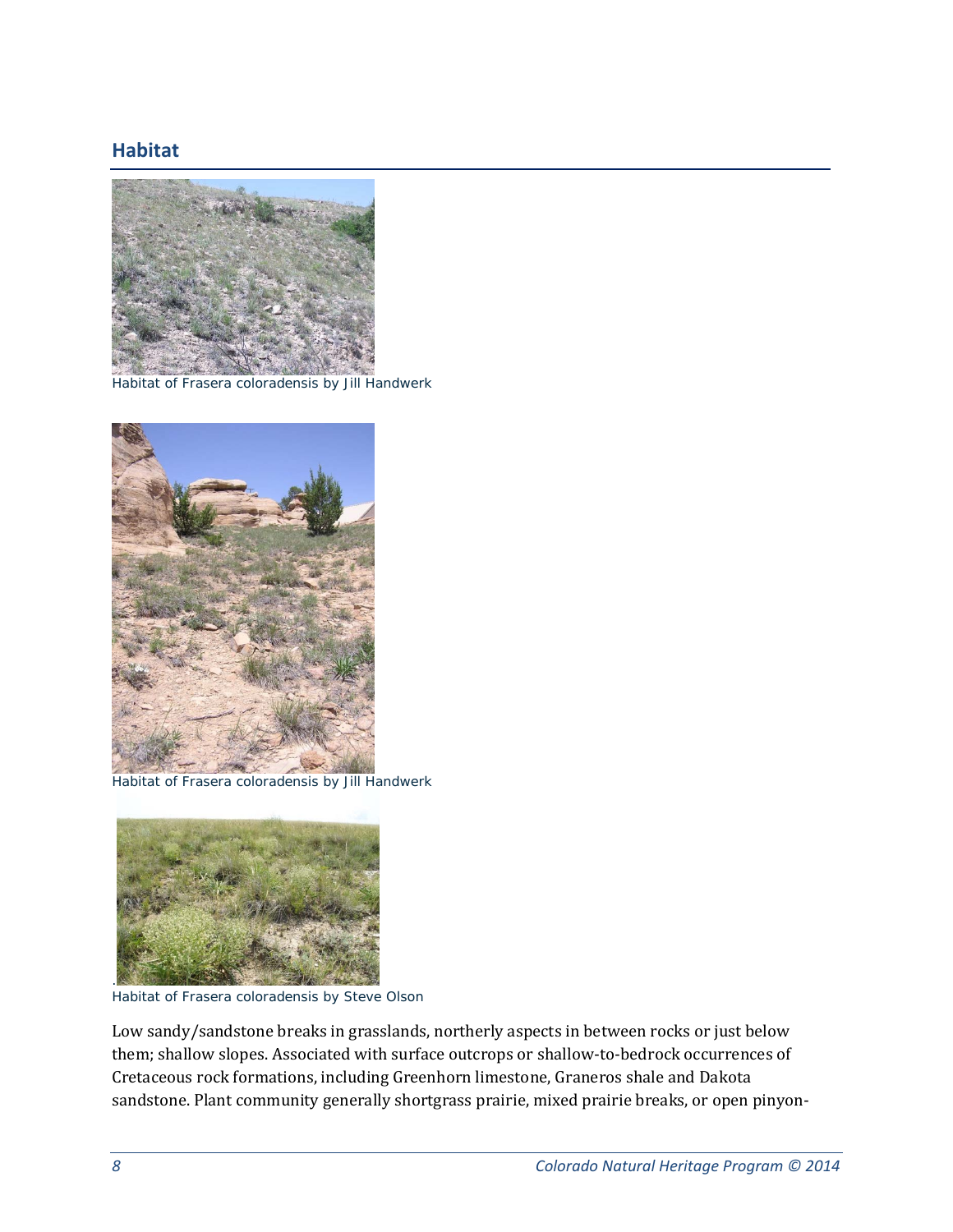juniper woodlands. Substrate is the best indicator for locations of this species (Naumann 1991, Spackman et al. 1997).

**Elevation Range:** 4,071 - 5,800 feet; 1,241 - 1,768 meters

### **Distribution**

#### **Colorado endemic:** Yes

**Global range:** Colorado endemic; documented habitat less than 300 acres; potential undocumented habitat is estimated at about 1,000 acres (Naumann 1991). Total range is about 25 miles  $x$  75 miles (estimated by the Colorado Natural Heritage Program in 2008). This species is known from four counties: Baca, Bent, Prowers, and Las Animas.



Distribution map of *Frasera coloradensis* in Colorado

### **Threats and Management Issues**

Primarily threatened by wind energy development (pers. Comm. Hazlett 2014). Moderately threatened by agricultural and road management practices such as herbicide application; grazing may suppress reproduction, but probably doesn't frequently kill established plants except in cases of overgrazing; primary threat is inadvertant loss or alteration of naturally limited habitat (Naumann 1991).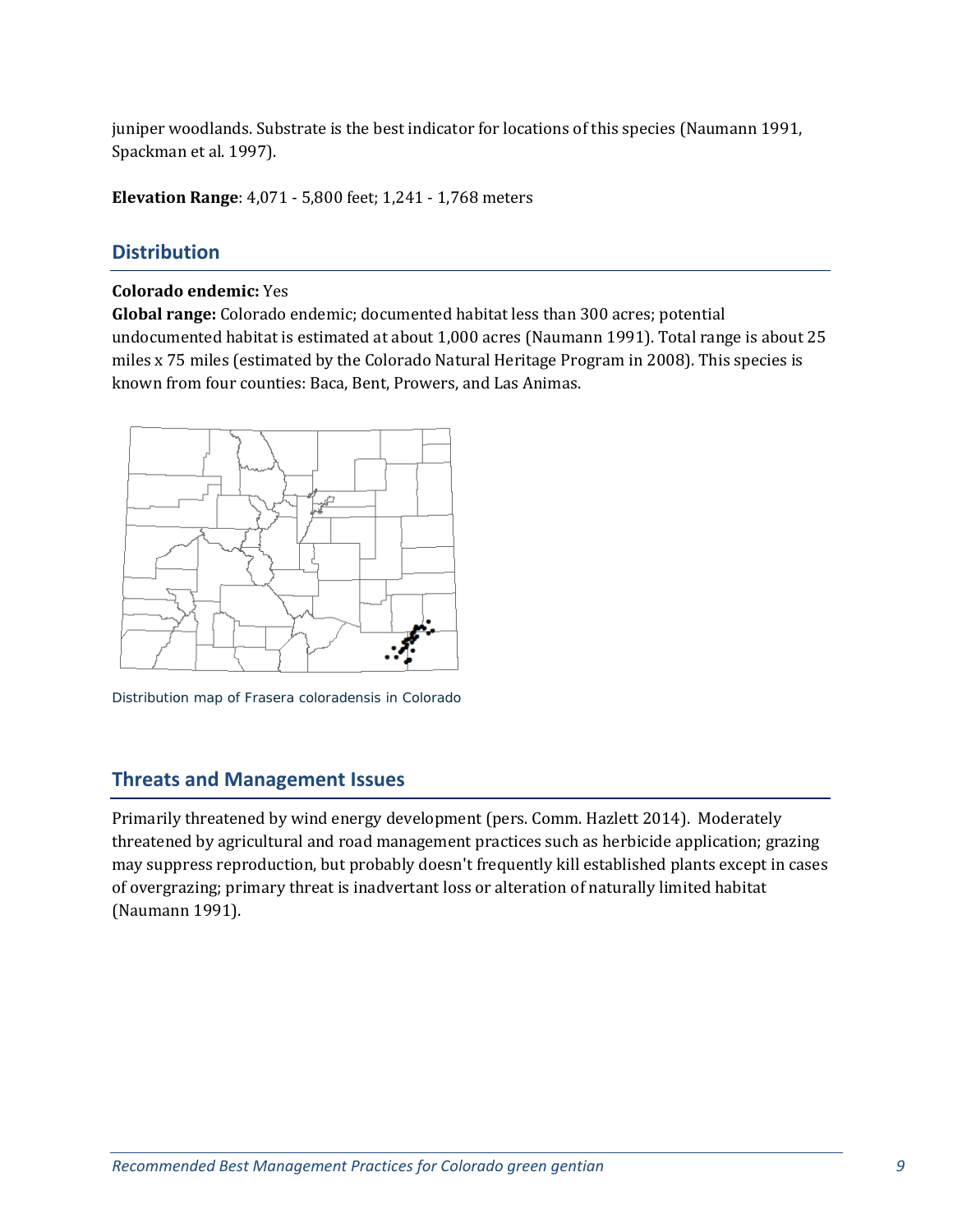## **REFERENCES**

Ackerfield, J. 2012. The Flora of Colorado. Colorado State University Herbarium. 433 pp.

- Colorado Native Plant Society. 1989. Rare plants of Colorado. Rocky Mountain Nature Association, Colorado Native Plant Society, Estes Park, Colorado. 73 pp.
- Elliott, B. A., S. Spackman Panjabi, B. Kurzel, B. Neely, R. Rondeau, M. Ewing. 2009. Recommended Best Management Practices for Plants of Concern. Practices developed to reduce the impacts of oil and gas development activities to plants of concern. Unpublished report prepared by the Rare Plant Conservation Initiative for the National Fish and Wildlife Foundation.
- Elzinga, C.L., D.W. Salzer, and J.W. Willoughby. 1997. Measuring & Monitoring Plant Populations. BLM Technical Reference 1730-1.
- Hazlett, D. 2014. Personal communication with PhD Botanist regarding best management practices for *Frasera coloradensis*.
- Kartesz, J.T. 1994. A synonymized checklist of the vascular flora of the United States, Canada, and Greenland. 2nd edition. 2 vols. Timber Press, Portland, OR.
- Locklear, J. 1989. Plight of the Colorado gentian. Bulletin Board 4(1): 55.
- Naumann, T.S. 1991. Status Report for *Frasera coloradensis*. Unpublished report prepared for the Colorado Natural Areas Program, Denver, CO.
- Neely, B., S. Panjabi, E. Lane, P. Lewis, C. Dawson, A. Kratz, B. Kurzel, T. Hogan, J. Handwerk, S. Krishnan, J. Neale, and N. Ripley. 2009. Colorado Rare Plant Conservation Strategy, Developed by the Colorado Rare Plant conservation Initiative. The Nature Conservancy, Boulder, Colorado, 117 pp.
- Panjabi, S.S. and G. Smith 2013. Conserving Roadside Populations of Colorado's Globally Imperiled Plants 2013-2014 Pilot Project. Colorado Natural Heritage Program, Colorado State University, Fort Collins, Colorado.
- Rocky Mountain Society of Botanical Artists. 2009. RARE Imperiled Plants of Colorado, a traveling art exhibition. Exhibition catalogue developed by the Denver Botanic Gardens and Steamboat Art Museum.
- Ryke, N., D. Winters, L. McMartin and S. Vest. 1994. Threatened, Endangered and Sensitive Species of the Pike and San Isabel National Forests and Comanche and Cimarron National Grasslands. May 25, 1994.
- Spackman, S., B. Jennings, J. Coles, C. Dawson, M. Minton, A. Kratz, and C. Spurrier. 1997. Colorado